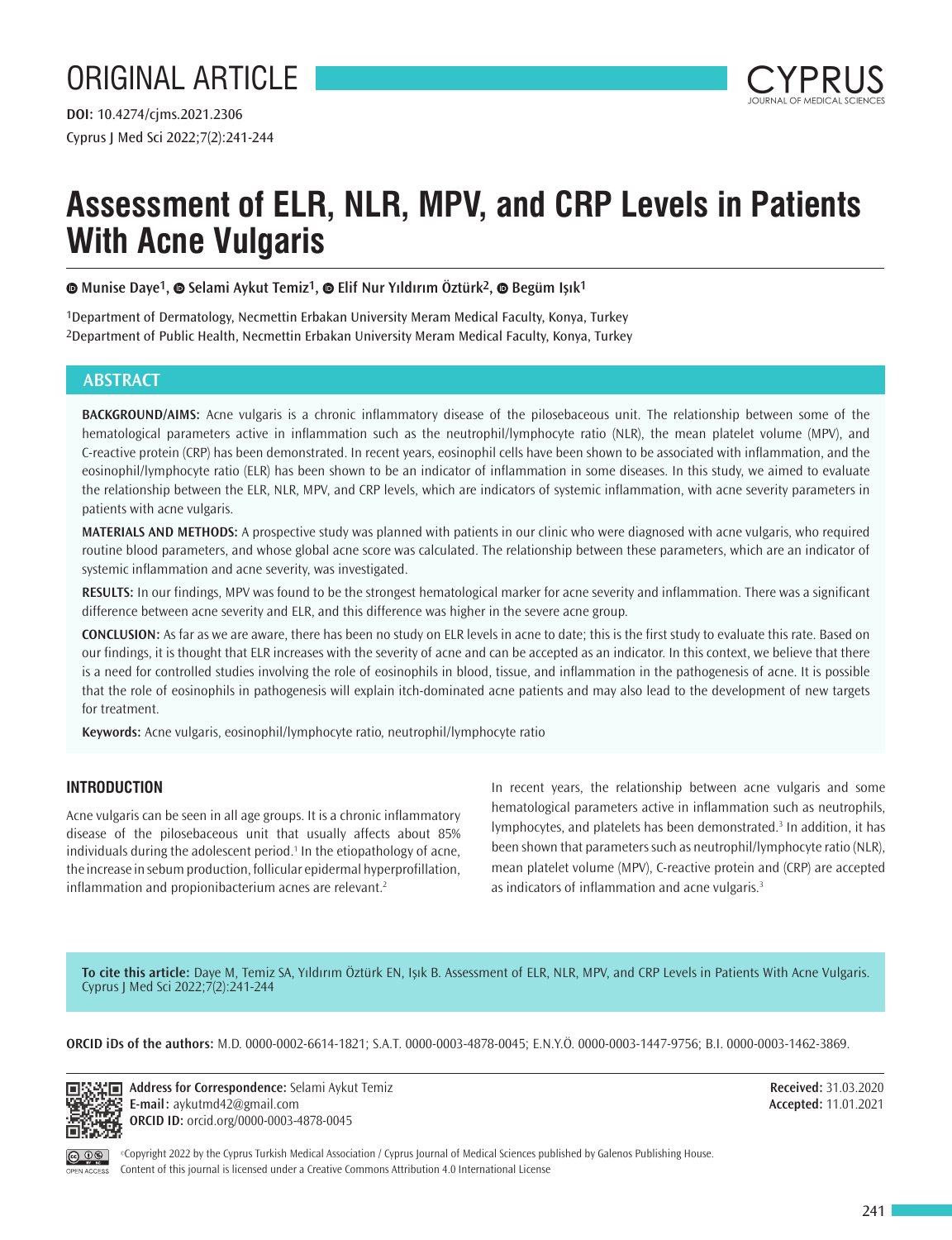In recent years, eosinophil cells have also been associated with inflammation, and the eosinophil/lymphocyte ratio (ELR) has been shown to be an indicator of inflammation in some diseases.<sup>4</sup> There is no study in the literature showing the relationship between acne vulgaris and ELR. In this study, we aimed to evaluate the relationship between ELR, NLR, MPV, and CRP levels with acne severity in terms of both their role in inflammation and their role in pathogenesis in patients with acne vulgaris.

## **MATERIALS AND METHODS**

A prospective study was planned with volunteers who were diagnosed with acne vulgaris in our clinic who required routine blood parameters and whose global acne score was calculated. In the sample size calculation made by G power analysis, we planned to include at least 76 cases with a 95% confidence interval, a 5% error margin, and an 80% power. Informed consent was obtained from the patients. Patients with hematological and systemic diseases who used medication for a chronic disease and who were smokers or used alcohol and/or illegal substances were excluded.

ELR, NLR, MPV, and CRP levels were obtained from hematological and biochemical parameters. Global acne score values, and, in accordance with this value, mild, moderate, severe, and very severe acne groups were defined. The study was approved by Local Ethics Committee of Necmettin Erbakan University (date: 2019, number: 1936).

#### **Statistical Analysis**

The IBM® SPSS® Statistics Version 16.0 (Chicago, IL, USA) statistical program was used to analyze the data. The relationships between numerical data were evaluated by an independent samples t-test, a One-Way analysis of variance, and a Pearson correlation coefficient in cases where normality assumptions were provided and nonparametric responses of the same tests in cases where normality was not achieved. The relationships between categorical variables were determined by a chi-square test. For statistical significance, cases where p-value was less than 0.05 were considered significant.

## **RESULTS**

Of the 76 cases of individuals aged 16–35, 49 were women. The mean age of the patients was 20.78±5.62 years, and the mean global acne score was 30.54±7.89. According to the global acne score, 6 (7.9%) of the cases had mild acne, 28 (36.8%) had moderate acne, 35 (46.1%) had severe acne, and 7 (9,2%) had very severe acne.

There was no significant difference between the eosinophil/lymphocyte ratio and the CRP levels in independent groups when mild/moderate and severe/very severe acne groups were analyzed according to global acne severity ( $p > 0.05$ ); the neutrophil/lymphocyte ratio ( $p = 0.022$ ) and the MPV levels ( $p=0.007$ ) were significantly different between the groups (Table 1).

There were no significant differences in the neutrophil/lymphocyte ratio and the CRP levels between the four groups (mild, moderate, severe, very severe) according to their global acne severity  $(p>0.05)$ . However, eosinophil/lymphocyte ratios (p=0.040), and MPV levels (p=0.014) were significantly different between the groups (Table 2). When paired group comparisons were made, it was found that the difference between severe and very severe acne groups was caused by

the eosinophil/lymphocyte ratio  $(Z= -2.449, p=0.014)$ . The difference for MPV was found to be due to the MPV ratio between the mild and severe acne groups (p=0.007).

## **DISCUSSION**

Systemic inflammation is responsible for comorbidities in many diseases,<sup>5</sup> and these comorbidities are thought to be correlated with the severity of the systemic inflammation.<sup>6</sup> Studies have shown that some hematological parameters active in inflammation such as neutrophil and platelet and values such as the neutrophil/lymphocyte ratio (NLR) and the mean platelet volume (MPV) are indicative of inflammation.<sup>3,6,7</sup> There is also inflammation in the etiopathogenesis of acne vulgaris.<sup>1</sup>

CRP is one of the most well-known inflammatory markers and has been studied in many inflammatory diseases.<sup>8-10</sup> However, in the literature, no significant difference was found between groups with acne vulgaris and control groups in terms of CRP and it could not be associated with disease severity.<sup>8</sup> In our study, in accordance with the literature, no significant difference was found between the severity of acne vulgaris and CRP between the groups.

Neutrophils initiate the first step of defense in systemic inflammation.<sup>11</sup> The NLR value is an important parameter. It is obtained by dividing the total number of neutrophils by the number of lymphocytes. It has been shown that the NLR increases in many diseases with systemic inflammation.<sup>7,11,12</sup> It was found that the rate of NLR in acne inversa was higher compared to the control group.<sup>12</sup> In the literature, changes in the NLR rates after isotretinoin have been investigated in acne vulgaris patients; while some researchers have not observed a significant difference,<sup>13,14</sup> in other studies, it has been shown that NLR is significantly higher in acne cases compared to control groups and that it regresses with effective treatment.<sup>15</sup> In our study, the severity of acne vulgaris was compared to NLR, and there was a significant difference between severe/very severe and mild/moderate acne groups, but there was no significant difference when these acne groups were compared as quads.

Platelets are small discoid cells with an average life of approximately 8-10 days.<sup>16</sup> The MPV value is a marker for the function and activation of platelets.<sup>17</sup> A high MPV value indicates increased platelet production, and a low value indicates decreased production.<sup>18</sup> Increased MPV has been shown in low-grade severe inflammatory conditions such as recurrent aphthous stomatitis, Behcet's disease, psoriasis, and chronic hepatitis B.<sup>19</sup> These measurements showed that the MPV was directly related to the inflammatory grade. It has been observed that MPV values decrease with isotretinoin treatment in patients with acne vulgaris.<sup>20,21</sup> However, it is unclear whether the decrease in MPV value is due to decreased inflammation or bone marrow suppression. In the literature, there is no direct study investigating the relationship between the severity of the acne vulgaris disease and MPV. In our study, a significant difference was found between the acne vulgaris severity and MPV in both pair and quadruple groups. We think that the MPV value can be monitored in acne vulgaris severity follow-up.

Eosinophils are primarily white blood cells that play a very important role in the pathogenesis of allergic reactions.<sup>22</sup> In recent years, the role of eosinophils and the eosinophil/lymphocyte ratio in showing systemic inflammation has been discussed in many studies.<sup>4,22,23</sup> It was reported to be effective in demonstrating stent restenosis.<sup>4</sup> It has been reported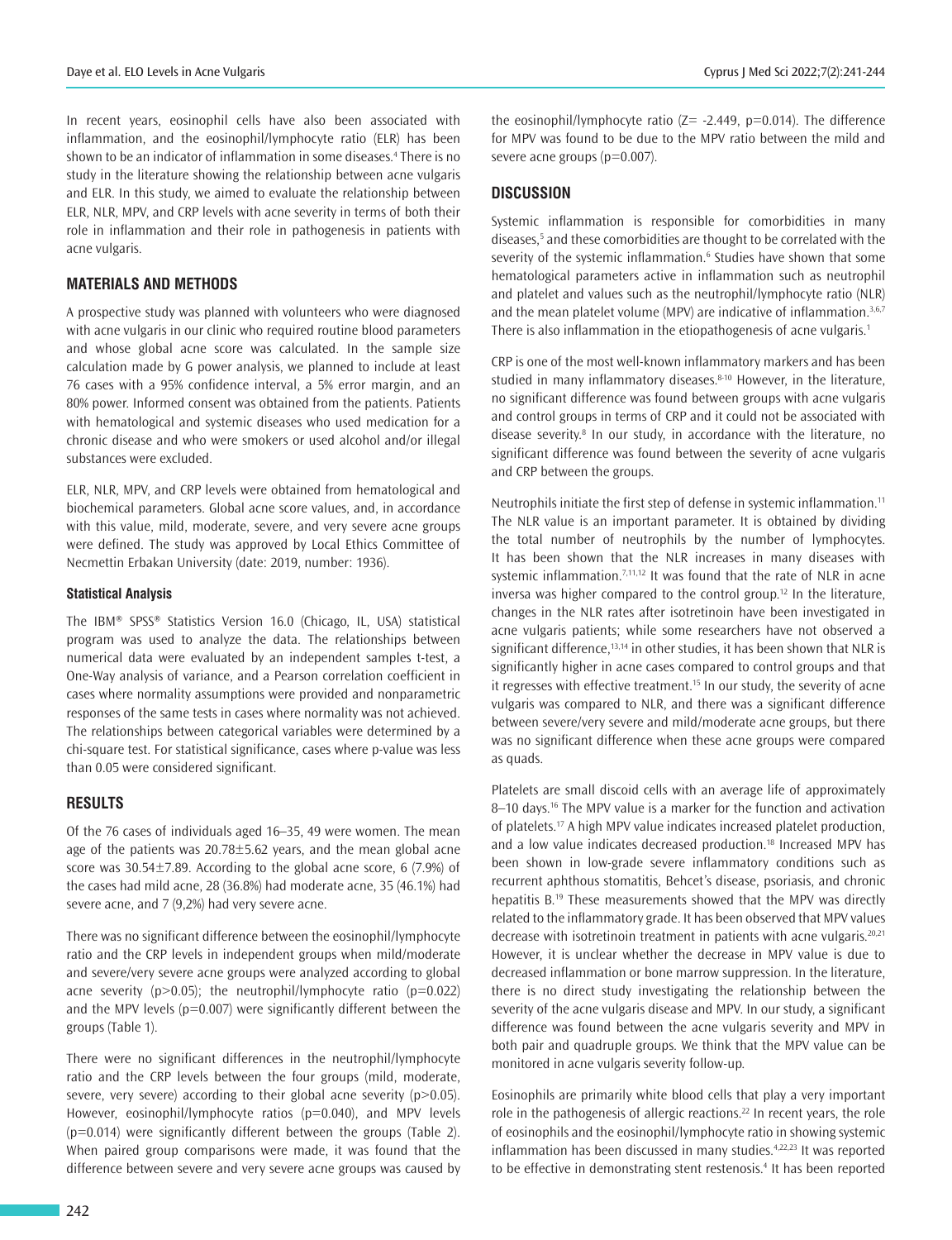that the ELR is higher in patients with nasal polyposis compared to a control group.<sup>22</sup> Increased ELR was also detected in smokers.<sup>23</sup> There are no studies investigating the role of eosinophils in tissue and whole blood in acne cases in the literature. The role of eosinophils in the pathogenesis of acne is not fully understood. In our study, there was no significant difference between the pairs of severe-very severe and mild-moderate severe groups classified according to global acne severity. However, when the groups of four were compared, a significant difference was found, the difference being that the ELR value in the severe acne group was high. Based on these values, it is thought that ELR increases with the severity of acne and can be accepted as an indicator. In this context, we believe that there is a need for controlled studies involving the role of eosinophils in blood, tissue, and inflammation in

the pathogenesis of acne. It is possible that the role of eosinophils in the pathogenesis of acne will lead to a better understanding of itchdominated acne patients and may also lead to the development of new targets for treatment.

## **CONCLUSION**

According to our findings, MPV was found to be the most powerful hematologic marker for acne severity and inflammation. As far as we are aware, there has been no study of ELR levels in acne to date, and this is the first study to evaluate this rate. In conclusion, we think that the ratio of MPV and ELR may be a follow-up indicator for acne vulgaris severity.

| Table 1. Analysis of mild to moderate and severe to very severe acne groups according to global acne severity |                               |                           |                           |         |  |  |  |  |  |
|---------------------------------------------------------------------------------------------------------------|-------------------------------|---------------------------|---------------------------|---------|--|--|--|--|--|
| <b>Parameters</b>                                                                                             |                               | <b>Global Acne Score</b>  |                           |         |  |  |  |  |  |
|                                                                                                               |                               | Mild-moderate severe      | Severe-very severe        | p-value |  |  |  |  |  |
| <b>CRP</b>                                                                                                    | Mean $\pm$ standard deviation | $0.87 \pm 0.93$           | $1.28 \pm 1.45$           |         |  |  |  |  |  |
|                                                                                                               | Median<br>$(min-max)$         | 0.69<br>$(0.00 - 4.60)$   | 0.85<br>$(0.10 - 5.60)$   | 0.753   |  |  |  |  |  |
| <b>MPV</b>                                                                                                    | Mean $\pm$ standard deviation | $10.07 \pm 0.67$          | $10.49 \pm 0.69$          |         |  |  |  |  |  |
|                                                                                                               | Median<br>$(min-max)$         | 10.00<br>$(9.00 - 11.90)$ | 10.30<br>$(9.30 - 12.00)$ | 0.007   |  |  |  |  |  |
| Eosinophil/Lymphocyte ratio                                                                                   | Mean $\pm$ standard deviation | $0.08 \pm 0.15$           | $0.07 \pm 0.03$           |         |  |  |  |  |  |
|                                                                                                               | Median<br>$(min-max)$         | 0.05<br>$(0.02 - 0.94)$   | 0.06<br>$(0.03 - 0.15)$   | 0.234   |  |  |  |  |  |
| Neutrophil/Lymphocyte ratio                                                                                   | Mean $\pm$ standard deviation | $1.59 \pm 0.62$           | $1.98 \pm 0.70$           |         |  |  |  |  |  |
|                                                                                                               | Median<br>$(min-max)$         | 1.51<br>$(0.14 - 3.13)$   | 2.06<br>$(0.75 - 3.53)$   | 0.022   |  |  |  |  |  |
| Significant p-values are shown in bold.                                                                       |                               |                           |                           |         |  |  |  |  |  |

CRP: C-reactive protein, MPV: mean platelet volume, min: minimum, max: maximum.

| Table 2. Analysis of the groups of mild, moderate, severe, and very severe acne according to global acne severity in four groups              |                                     |                          |                             |                             |                            |         |  |  |  |
|-----------------------------------------------------------------------------------------------------------------------------------------------|-------------------------------------|--------------------------|-----------------------------|-----------------------------|----------------------------|---------|--|--|--|
| <b>Parameters</b>                                                                                                                             |                                     | <b>Global Acne Score</b> |                             |                             |                            |         |  |  |  |
|                                                                                                                                               |                                     | Mild                     | Moderate                    | Severe                      | Very severe                | p-value |  |  |  |
| <b>CRP</b>                                                                                                                                    | Mean $\pm$<br>standard<br>deviation | $1.20 \pm 1.70$          | $0.81 \pm 0.71$             | $1.27 \pm 1.54$             | $1.36 \pm 1.03$            | 0.740   |  |  |  |
|                                                                                                                                               | Median (min-<br>max                 | 0.45<br>$(0.27 - 4.60)$  | 0.80<br>$(0.00 - 2.56)$     | 0.30<br>$(0.10 - 5.60)$     | 1.10<br>$(0.10 - 2.80)$    |         |  |  |  |
| <b>MPV</b>                                                                                                                                    | Mean $\pm$<br>standard<br>deviation | $9.81 \pm 0.29$          | $10.13 \pm 0.72*$           | 10.55±0.71*                 | $10.17 \pm 0.53$           | 0.014   |  |  |  |
|                                                                                                                                               | Median (min-<br>max                 | 9.75<br>$(9.50 - 10.30)$ | 10.00<br>$(9.00 - 11.90)^*$ | 10.40<br>$(9.30 - 12.00)^*$ | 10.00<br>$(9.70 - 11.00)$  |         |  |  |  |
| Eosinophil/Lymphocyte ratio                                                                                                                   | Mean $\pm$<br>standard<br>deviation | $0.06 \pm 0.03$          | $0.09 \pm 0.17$             | $0.07 \pm 0.03**$           | $0.04 \pm 0.02$ **         | 0.040   |  |  |  |
|                                                                                                                                               | Median (min-<br>max                 | 0.05<br>$(0.02 - 0.13)$  | 0.05<br>$(0.02 - 0.94)$     | 0.07<br>$(0.03 - 0.15)$ **  | 0.03<br>$(0.03 - 0.11)$ ** |         |  |  |  |
| Neutrophil/Lymphocyte ratio                                                                                                                   | Mean $\pm$<br>standard<br>deviation | $1.15 \pm 0.62$          | $1.69 \pm 0.58$             | $2.03 \pm 0.72$             | $1.74 \pm 0.61$            | 0.054   |  |  |  |
|                                                                                                                                               | Median (min-<br>max                 | 1.35<br>$(0.14 - 1.81)$  | 1.54<br>$(1.05 - 3.13)$     | 2.07<br>$(0.92 - 3.53)$     | 1.71<br>$(0.75 - 2.69)$    |         |  |  |  |
| The groups marked with $***$ and underscored indicate the groups from which the difference originates. Significant n-values are shown in hold |                                     |                          |                             |                             |                            |         |  |  |  |

The groups marked with \*, \*\*, and underscored indicate the groups from which the difference originates. Significant p-values are shown in bold. CRP: C-reactive protein, MPV: mean platelet volume, min: minimum, max: maximum.